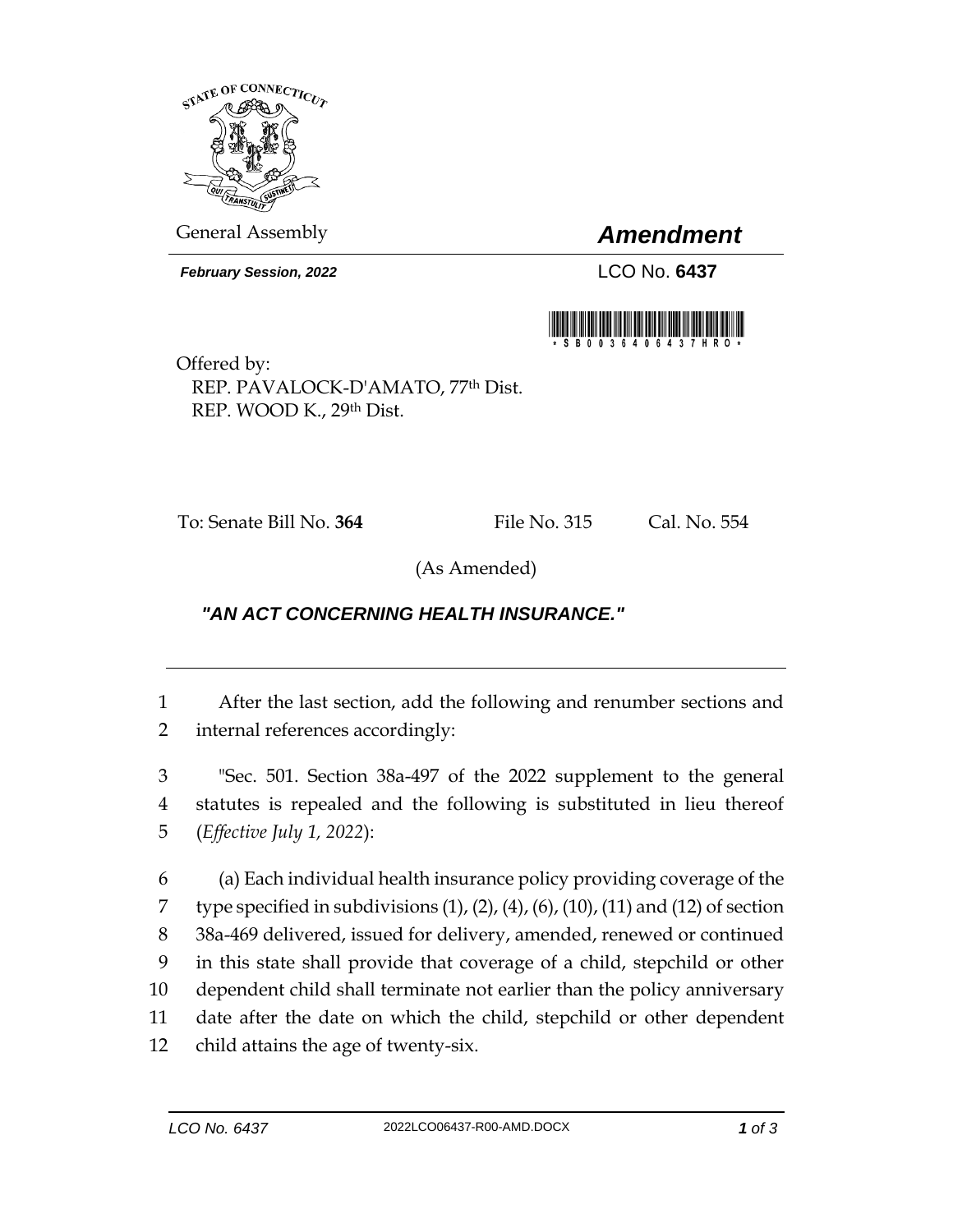(b) Each individual health insurance policy described in subsection (a) of this section, and each individual health insurance policy providing coverage of the type specified in subdivision (16) of section 38a-469 delivered, issued for delivery, amended, renewed or continued in this state, that includes or provides dental or vision coverage shall provide that dental or vision coverage of a child, stepchild or other dependent child shall terminate not earlier than the policy anniversary date after the date on which the child, stepchild or other dependent child attains the age of twenty-six.

 (c) Each policy subject to this section shall cover a stepchild or other dependent child on the same basis as a biological child.

 (d) Coverage for a child, stepchild or other dependent child under an insurance policy provided by the Comptroller for state employees or 26 nonstate public employees pursuant to section 5-259 shall terminate not earlier than the end of the calendar year of the year in which the first of the following occurs: (1) The date such child, stepchild or other dependent child becomes covered under a group health plan through such dependent child's own employment; or (2) the date on which such dependent child attains the age of twenty-six.

 (e) The provisions of subsection (d) of this section shall apply to insurance policies delivered, issued for delivery, amended, renewed or continued on or after July 1, 2022.

 Sec. 502. Section 38a-512b of the 2022 supplement to the general statutes is repealed and the following is substituted in lieu thereof (*Effective July 1, 2022*):

 (a) Each group health insurance policy providing coverage of the type specified in subdivisions (1), (2), (4), (6), (10), (11) and (12) of section 38a- 469 delivered, issued for delivery, amended, renewed or continued in this state shall provide that coverage of a child, stepchild or other dependent child shall terminate not earlier than the policy anniversary date after the date on which the child, stepchild or other dependent child attains the age of twenty-six.